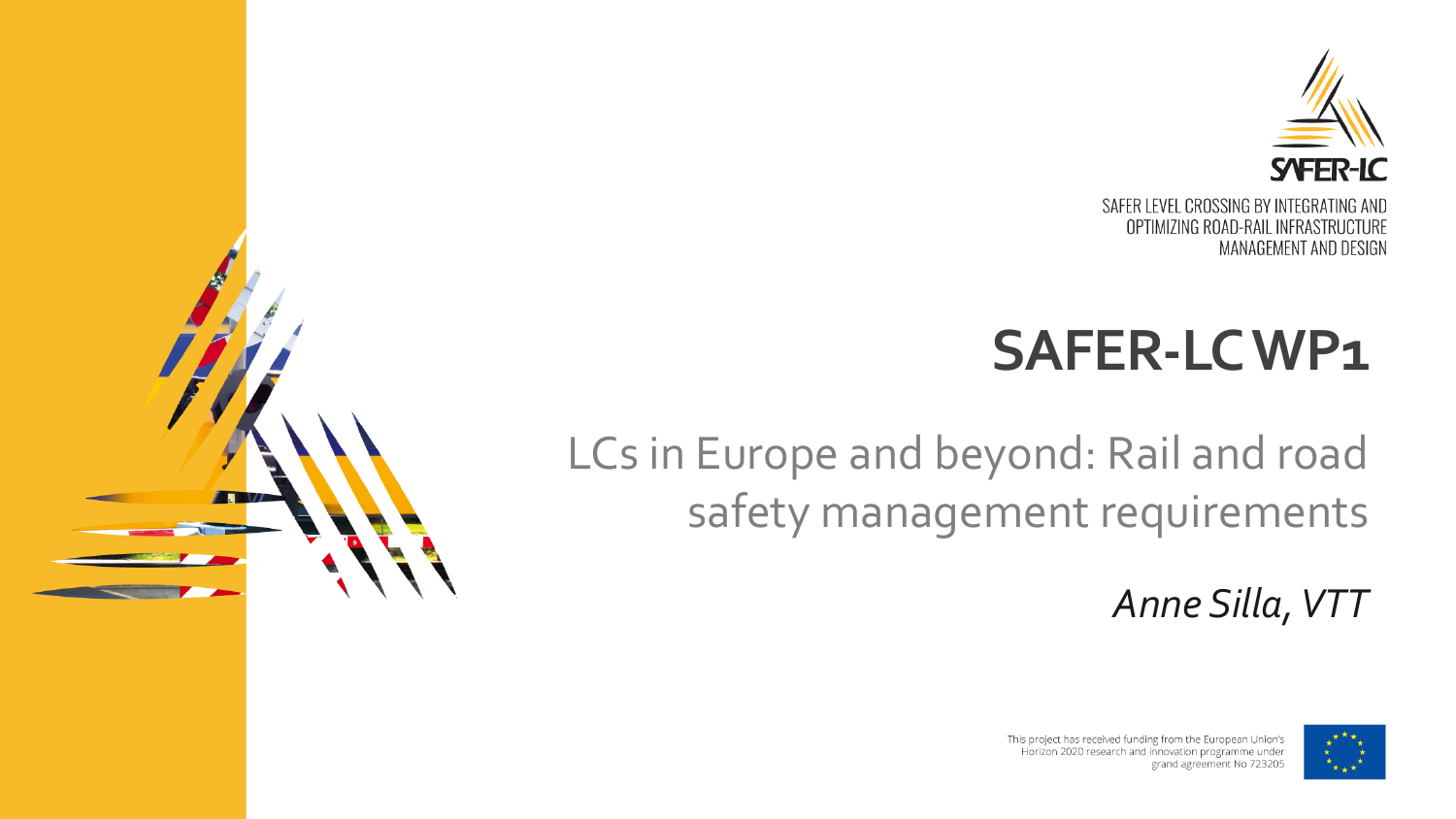

# Overall objective

- ▲ To provide requirements and recommendations to be considered in further stages of the SAFER-LC project
	- A Needs and requirements for improving LC safety available for WP3
	- Defining selected scenarios to be tested and evaluated in WP4





**SAFER-LC workshop, Madrid, 5 February 2020**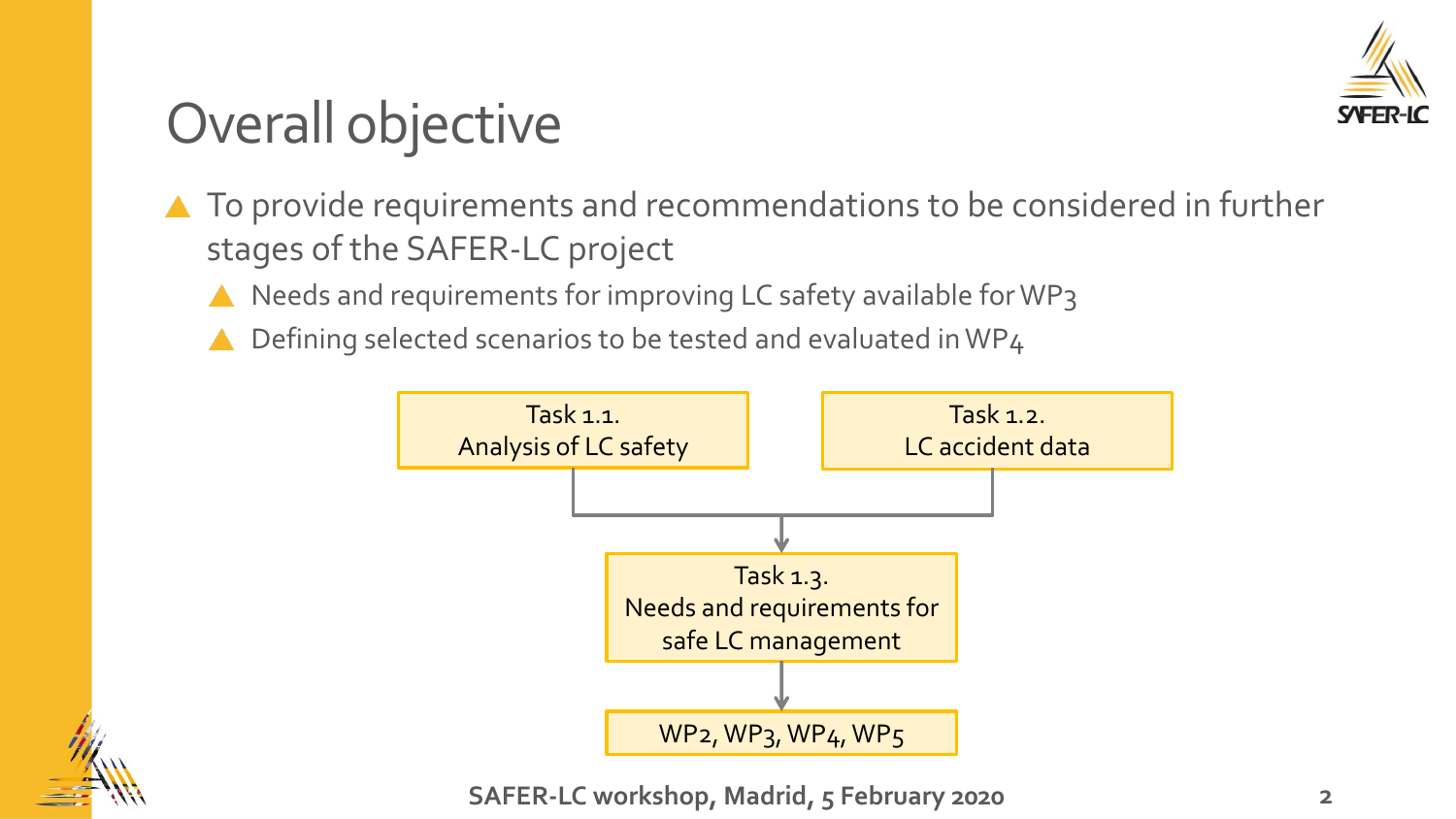

# Analysis of LC safety in Europe and beyond (Task 1.1)

- ▲ Objective: To identify differences in LC environments between countries in relation to the following aspects:
	- ▲ LC safety arrangements
	- ▲ LC legislation
	- Division of responsibilities between stakeholders involved in LC safety
	- ▲ User requirements for safe access and use of LC
	- ▲ LC safety arrangements
	- Examples of good practice and innovations related to LC arrangements

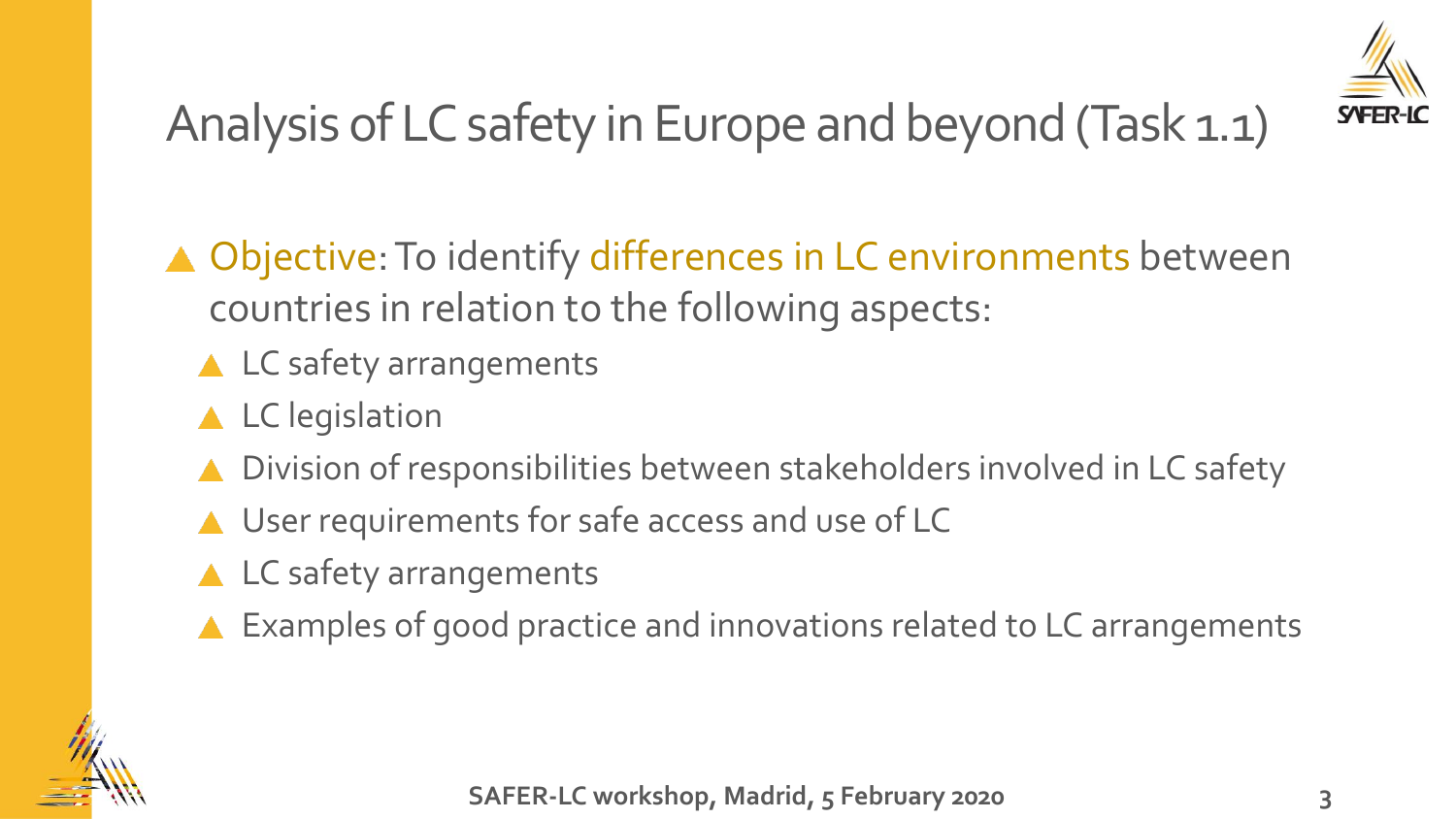

# Analysis of LC safety in Europe and beyond

### Method

- A questionnaire (*Country Information Collection Form*) designed to collect information on different aspects of LC safety
- ▲ Data collection: project partners and UIC collaborators

#### **A** Information was received from twenty-four countries

- ▲ Partner countries (n=8): Belgium, Finland, France, Greece, Italy, Norway, Spain, Turkey
- ▲ Other European countries (n=15): Albania, Austria, Ireland, Latvia, Lithuania, Macedonia, Montenegro, Netherlands, Romania, Russia, Serbia, Slovak Republic, Sweden, Switzerland, United Kingdom
- ▲ Beyond (n=1): Canada

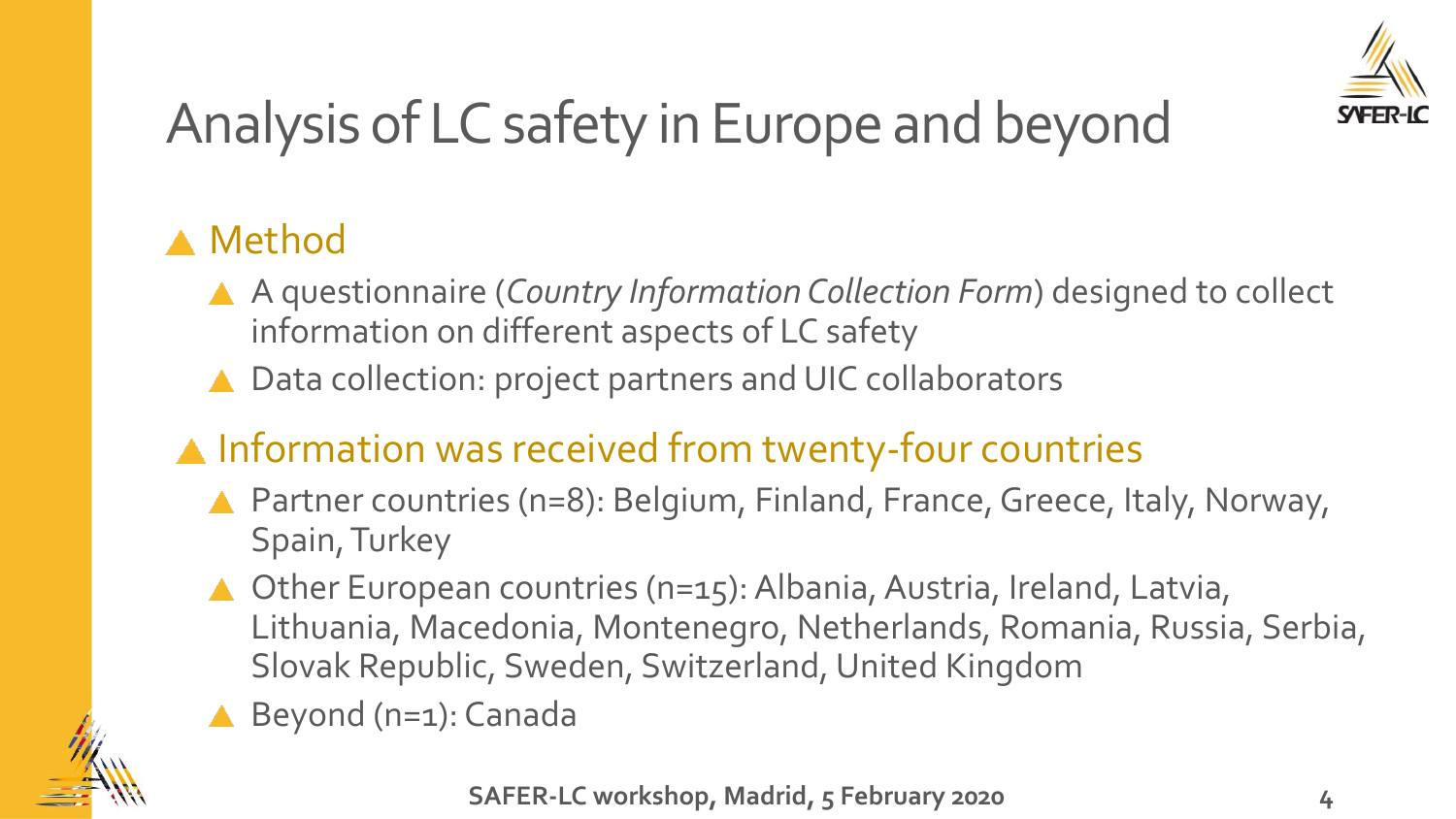

## Main results  $(1/2)$

- ▲ LC safety arrangements: Do not differ greatly; a common trend to increase active (automatic) forms of protection
- ▲ Decisions are made based on a combined set of criteria: Volume of road and rail traffic, and maximum train speed; Local circumstances
- Additional safety arrangement: Physical and technological measures such as cameras, rubber panels and warning lights; Public awareness and educational measures
- ▲ LC safety policy: LC removal as primary policy, followed by improved protection

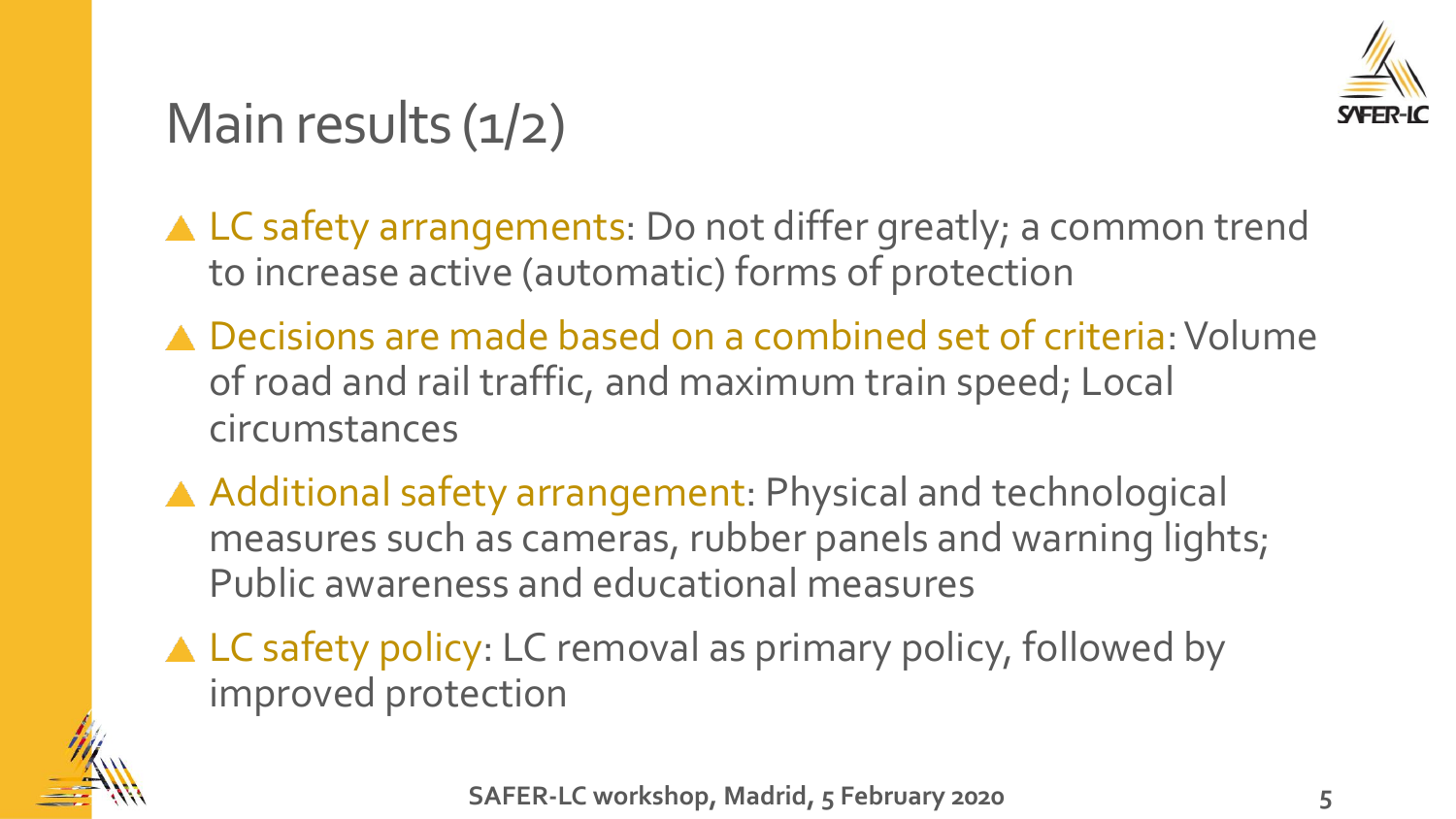

# Main results (2/2)

- ▲ LC legislation: A greater level of harmonisation with road side rules than those applied specifically to the operation and management of LCs
- ▲ Division of responsibilities: Need to balance the interest of different parties involved; Main responsibility is held by the rail infrastructure manager
- ▲ User requirements: Strong focus on education and awareness raising actions; Research-based action
- ▲ Best practices on LC safety: Twenty case studies and/or project results were reported

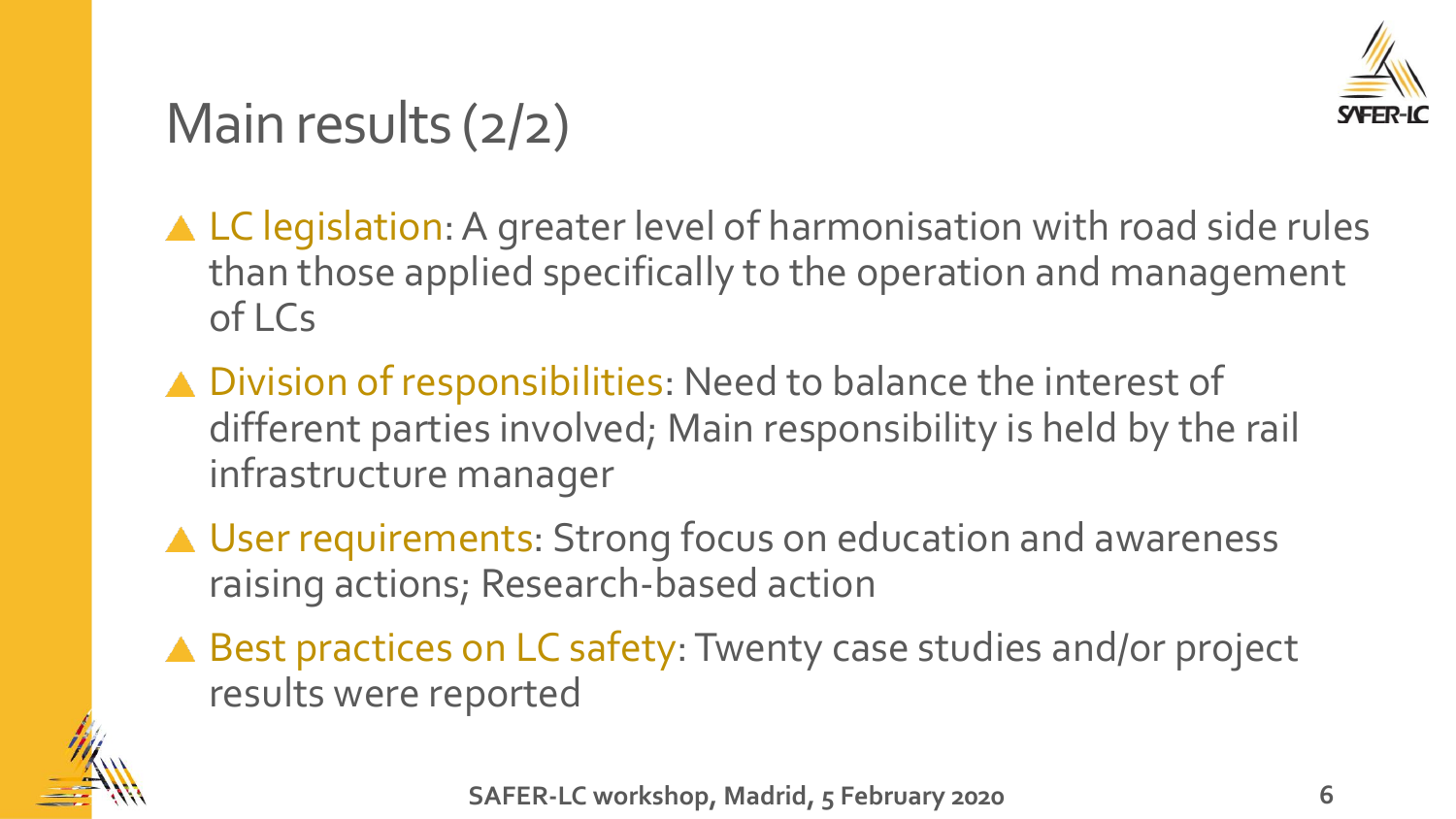## Challenges and proposals to achieving LC safety



| <b>Challenges</b>                                                                         | <b>Proposals</b>                                                                                                                                                                 |
|-------------------------------------------------------------------------------------------|----------------------------------------------------------------------------------------------------------------------------------------------------------------------------------|
| <b>Cross-agency working</b>                                                               | Work towards creating a shared vision and<br>commitment to LC safety                                                                                                             |
| Political interest to address investment and<br>long-term support of LC safety programmes | Identify and draw on successful experiences of<br>gaining political commitment to LC safety.<br>Highlight problems to be addressed using critical<br>safety statistics and data. |
| Cost and complexity of LC safety<br>improvements                                          | Apply data fed risk management models to inform<br>decisions regarding safety at specific LCs                                                                                    |
| Technical limitations of LC protection                                                    | Identify examples of low cost high impact safety<br>solutions that have been succesfully implemented                                                                             |
| Human factors (public acceptance, LC<br>misuse, design of forgiving infrastructures)      | <b>Research</b> into human factors at LCs; Identify<br>examples of successful community involvement in<br>similar initiatives                                                    |



**SAFER-LC workshop, Madrid, 5 February 2020**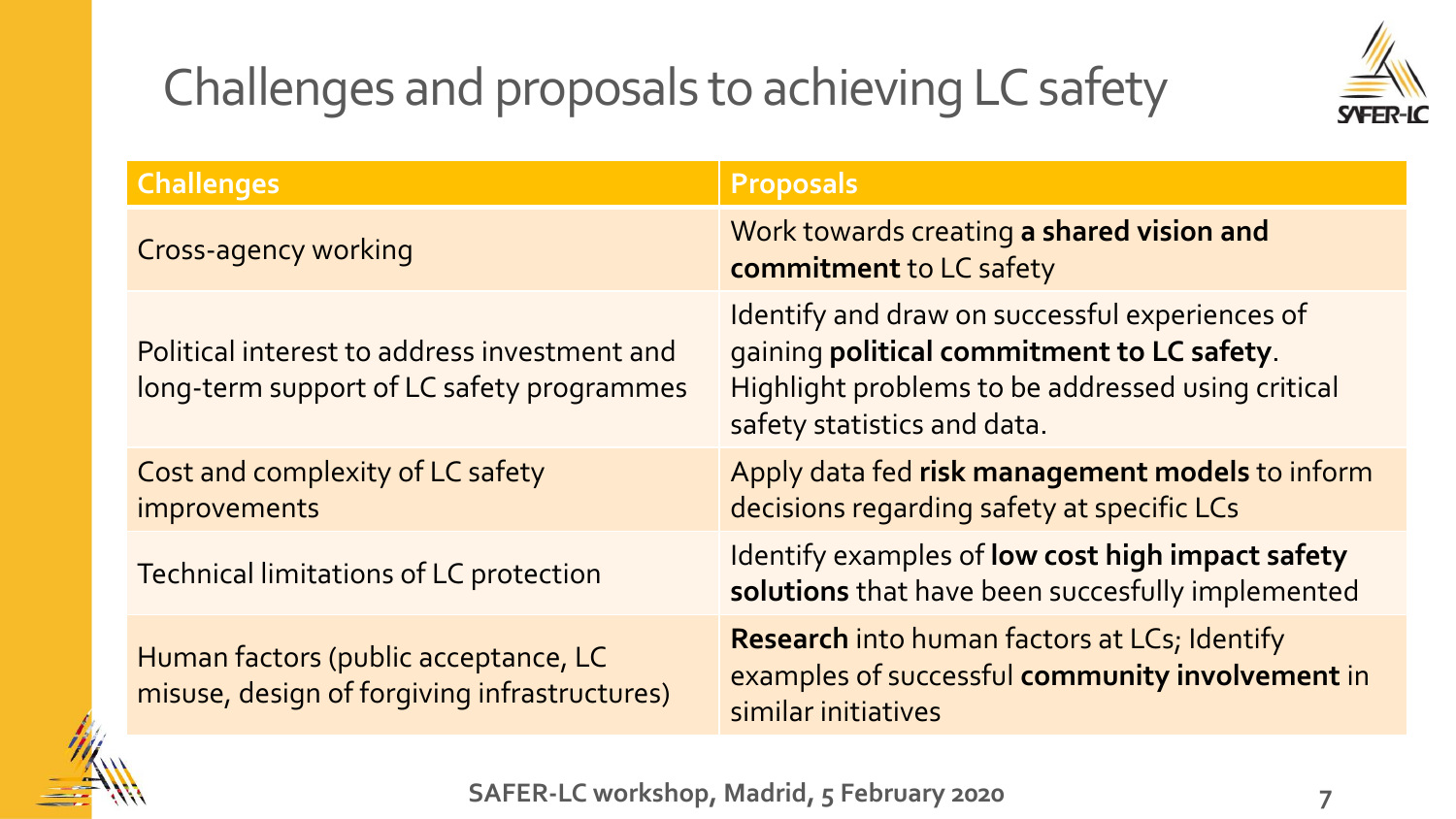# Typical factors behind LC accidents (Task 1.2)



▲ Objective: To produce an in-depth review of LC accident data

#### **A** Method

- ▲ The in-depth review covered railway accident databases from seven countries, namely Greece, Finland, France, Italy, Norway, Spain and **Turkey**
- ▲ The involved partners were responsible for collecting the data from relevant sources in their country
- ▲ The main data sources were accident investigation reports from railway operators and national accident investigation bodies

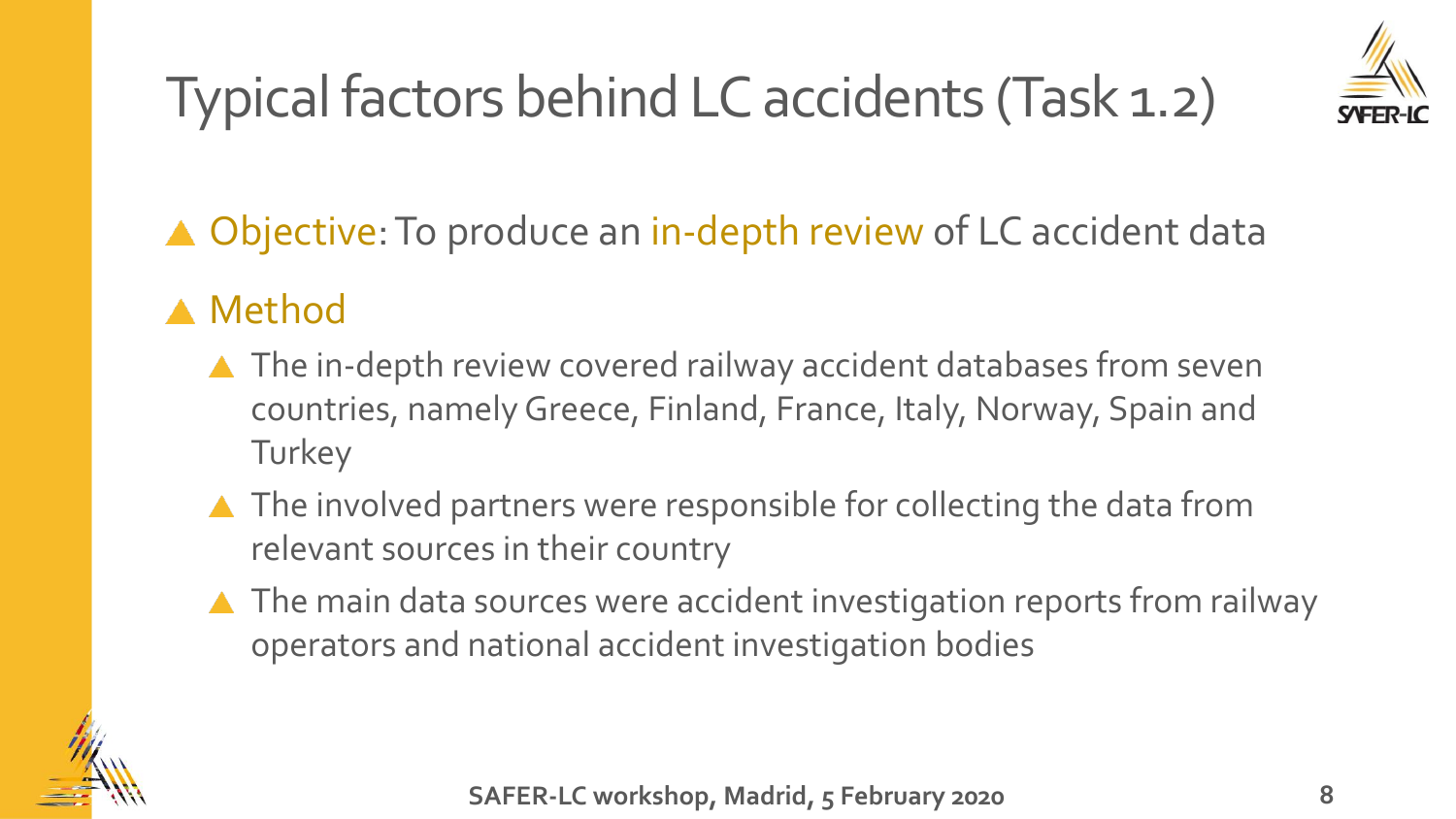|                | Title                               | Variable                                   | Country                   |                         |                         |                           |                           |                          |                         |
|----------------|-------------------------------------|--------------------------------------------|---------------------------|-------------------------|-------------------------|---------------------------|---------------------------|--------------------------|-------------------------|
|                |                                     |                                            | Greece                    | Finland                 | France                  | Italy                     | Norway                    | Spain                    | Turkey                  |
|                | Collision                           | Outcome                                    | $\mathsf X$               | $\mathsf X$             | $\mathsf X$             | $\overline{X}$            | $\overline{\mathsf{x}}$   | $\mathsf{X}$             | X                       |
|                |                                     | Type of road vehicle                       | $\overline{\mathsf{x}}$   | $\overline{X}$          | $\overline{X}$          | $\overline{X}$            | $\overline{\mathsf{x}}$   | $\overline{\mathsf{x}}$  | $\overline{X}$          |
|                |                                     | Month                                      | $\overline{X}$            | $\overline{X}$          | $\overline{X}$          | $\overline{X}$            | $\overline{\mathsf{x}}$   | $\overline{X}$           | $\overline{X}$          |
| ountry         |                                     | Day of the week                            | $\overline{\mathsf{x}}$   | $\overline{\mathsf{x}}$ | $\overline{X}$          | $\overline{\mathsf{x}}$   | $\overline{\mathsf{x}}$   | $\overline{\mathsf{x}}$  | $\overline{\mathsf{x}}$ |
|                |                                     | Hour                                       | $\overline{X}$            | $\overline{X}$          | $\overline{X}$          | $\overline{\mathsf{x}}$   | $\overline{\mathsf{x}}$   | $\overline{\mathsf{x}}$  | $\overline{X}$          |
|                |                                     | Year                                       | $\overline{\mathsf{x}}$   | $\overline{\mathsf{x}}$ | $\overline{\mathsf{x}}$ | $\overline{\mathsf{x}}$   | $\overline{\mathsf{x}}$   | $\overline{\mathsf{x}}$  | $\overline{\mathsf{x}}$ |
|                | Victim                              | Type of victim                             | $\overline{\mathsf{x}}$   | $\overline{X}$          | $\overline{\mathsf{x}}$ | $\overline{\mathsf{x}}$   | $\overline{\mathsf{x}}$   | $\overline{X}$           | $\overline{\mathsf{x}}$ |
|                |                                     | Type of road user                          | $\overline{X}$            | $\overline{X}$          | $\overline{X}$          | $\overline{X}$            | <b>NA</b>                 | $\overline{\mathsf{NA}}$ | $\overline{X}$          |
| <b>N CASES</b> |                                     | Outcome                                    | $\overline{X}$            | $\mathsf X$             | $\mathsf X$             | $\overline{X}$            | $\boldsymbol{\mathsf{X}}$ | <b>NA</b>                | $\overline{X}$          |
|                |                                     | Gender                                     | $\overline{(X)}$          | $\overline{X}$          | $\overline{X}$          | $\overline{(X)}$          | $\overline{\mathsf{NA}}$  | $\overline{\mathsf{NA}}$ | $\overline{X}$          |
|                |                                     | Age                                        | <b>NA</b>                 | $\overline{\mathsf{x}}$ | $\overline{\mathsf{x}}$ | $\overline{X}$            | $\overline{\mathsf{NA}}$  | $\overline{\mathsf{NA}}$ | $\overline{\mathsf{x}}$ |
|                |                                     | Intentionality                             | (X)                       | $\overline{X}$          | <b>NA</b>               | $\overline{X}$            | $\mathsf X$               | <b>NA</b>                | $\overline{\mathsf{x}}$ |
|                |                                     | Involvement in secondary tasks             | <b>NA</b>                 | $\overline{\mathsf{x}}$ | <b>NA</b>               | $\overline{\mathsf{x}}$   | <b>NA</b>                 | <b>NA</b>                | $\overline{X}$          |
|                |                                     | Intoxication                               | (X)                       | $\overline{\mathsf{x}}$ | (X)                     | $\overline{(X)}$          | <b>NA</b>                 | <b>NA</b>                | (X)                     |
|                | Road environment                    | Road traffic volume (AADT)                 | $\overline{X}$            | $\overline{X}$          | $\overline{X}$          | $\overline{X}$            | $\overline{\mathsf{x}}$   | $\overline{\mathsf{NA}}$ | $\overline{X}$          |
|                |                                     | Type of road                               | $\overline{\mathsf{x}}$   | $\overline{\mathsf{x}}$ | $\overline{X}$          | $\overline{\mathsf{x}}$   | $\overline{\mathsf{x}}$   | $\mathsf{X}$             | $\overline{\mathsf{x}}$ |
|                |                                     | Road speed limit                           | $\overline{X}$            | $\overline{X}$          | $\overline{X}$          | $\overline{\mathsf{x}}$   | $\overline{X}$            | $\overline{\mathsf{NA}}$ | $\overline{\mathsf{x}}$ |
|                |                                     | Number of lanes per direction              | $\overline{X}$            | $\overline{X}$          | <b>NA</b>               | $\overline{X}$            | $\overline{X}$            | <b>NA</b>                | $\overline{X}$          |
|                |                                     | Type or road surface                       | $\overline{X}$            | X                       | <b>NA</b>               | $\overline{X}$            | $\mathsf X$               | $\mathsf{X}$             | $\overline{X}$          |
|                |                                     | Existence of level crossing sign before LC | $\overline{X}$            | $\overline{X}$          | <b>NA</b>               | $\overline{X}$            | $\overline{\mathsf{x}}$   | $\overline{(X)}$         | $\overline{X}$          |
|                |                                     | Inclination                                | $\overline{X}$            | $\overline{X}$          | <b>NA</b>               | $\overline{X}$            | $\overline{\mathsf{x}}$   | $\overline{\mathsf{NA}}$ | $\overline{X}$          |
|                |                                     | Crossing angle (between road and track)    | $\overline{X}$            | $\overline{X}$          | $\overline{X}$          | $\overline{X}$            | $\overline{\mathsf{x}}$   | <b>NA</b>                | $\overline{\mathsf{x}}$ |
|                | Railway environment                 | Daily train volume (passenger + freight)   | $\overline{X}$            | $\overline{\mathsf{x}}$ | $\overline{X}$          | $\overline{X}$            | $\overline{X}$            | $\mathsf X$              | $\overline{\mathsf{x}}$ |
|                |                                     | Speed limit for person trains (km/h)       | $\overline{X}$            | $\overline{\mathsf{x}}$ | $\mathsf X$             | $\overline{X}$            | $\overline{\mathsf{x}}$   | $\overline{\mathsf{NA}}$ | $\overline{X}$          |
|                |                                     | Speed limit for freight trains (km/h)      | $\overline{\mathsf{x}}$   | $\overline{\mathsf{x}}$ | $\overline{X}$          | $\overline{X}$            | $\overline{\mathsf{x}}$   | $\overline{\mathsf{NA}}$ | $\overline{\mathsf{x}}$ |
|                |                                     | Condition of wait platform                 | $\overline{X}$            | $\overline{X}$          | <b>NA</b>               | $\overline{X}$            | <b>NA</b>                 | $\mathsf X$              | $\overline{X}$          |
|                |                                     | Number of tracks                           | $\overline{X}$            | $\overline{X}$          | $\overline{X}$          | $\overline{\mathsf{x}}$   | $\overline{X}$            | $\overline{X}$           | $\overline{\mathsf{x}}$ |
|                | LC characteristics                  | Type of LC                                 | $\overline{X}$            | $\overline{X}$          | $\overline{X}$          | $\overline{X}$            | $\overline{X}$            | $\overline{\mathsf{x}}$  | $\overline{\mathsf{x}}$ |
|                |                                     | Location of LC                             | $\overline{\mathsf{x}}$   | <b>NA</b>               | $\overline{X}$          | $\boldsymbol{\mathsf{X}}$ | $\mathsf X$               | $\overline{\mathsf{x}}$  | $\overline{\mathsf{x}}$ |
|                |                                     | Sight distances (from the road)            | <b>NA</b>                 | $\mathsf{X}$            | <b>NA</b>               | $\overline{\mathsf{x}}$   | $\overline{\mathsf{x}}$   | <b>NA</b>                | $\overline{\mathsf{x}}$ |
|                | Circumstances                       | Weather                                    | $\overline{(X)}$          | $\overline{X}$          | $\overline{(X)}$        | $\overline{X}$            | <b>NA</b>                 | $\overline{\mathsf{NA}}$ | $\overline{X}$          |
|                |                                     | Lighting conditions                        | (X)                       | $\overline{X}$          | <b>NA</b>               | $\overline{X}$            | <b>NA</b>                 | <b>NA</b>                | $\overline{X}$          |
|                | Train                               | Train                                      | $\boldsymbol{\mathsf{X}}$ | <b>NA</b>               | <b>NA</b>               | $\bar{\mathsf{X}}$        | $\mathsf X$               | (X)                      | $\mathsf X$             |
|                | Effect                              | Delay (number of minutes)                  | (X)                       | <b>NA</b>               | <b>NA</b>               | $\overline{X}$            | <b>NA</b>                 | <b>NA</b>                | $\overline{X}$          |
|                |                                     | Delay (number of trains cancelled)         | <b>NA</b>                 | <b>NA</b>               | <b>NA</b>               | <b>NA</b>                 | <b>NA</b>                 | <b>NA</b>                | $\mathsf X$             |
|                |                                     | Costs (euros)                              | <b>NA</b>                 | <b>NA</b>               | <b>NA</b>               | $\mathsf X$               | <b>NA</b>                 | <b>NA</b>                | X                       |
|                | Main factors affecting the accident |                                            | X                         | <b>NA</b>               | X                       | X                         | X                         | <b>NA</b>                | $\mathsf{X}$            |

Available variables by co  $x =$  Available,  $(x)$  = Available only in few

 $NA = Not available$ 

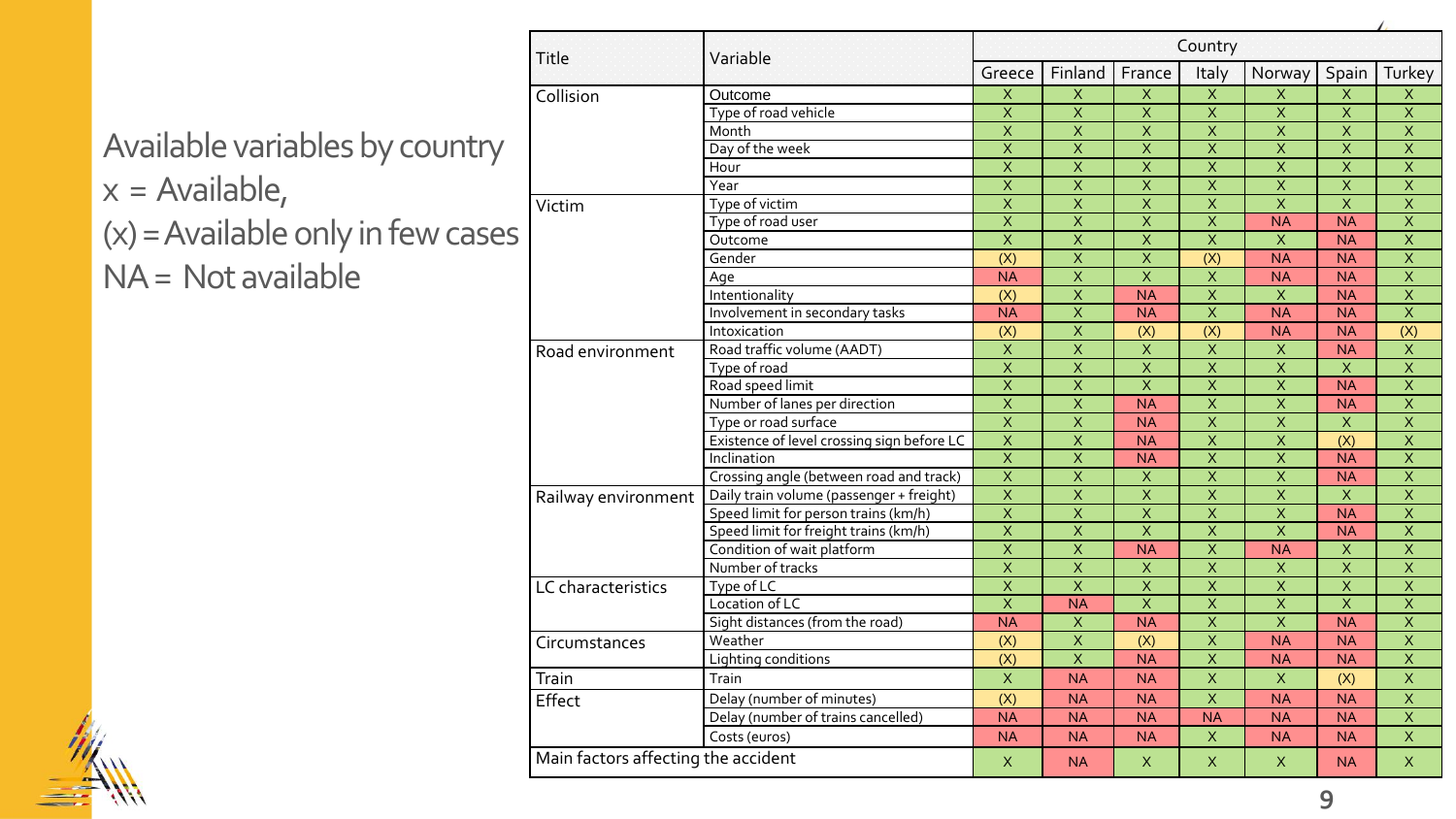

# Main findings – LC accidents

- Fairly evenly distributed throughout the year and all days of the week
- ▲ Victims: usually car drivers and pedestrians, and typically local inhabitants
- A A large share occurred in areas where the road speed limit was rather low
- ▲ Some main factors contributing to LC accidents were breakdown of the car at the LC, car violating the barriers, non-observation of road signage, distraction, and limited visibility due to glare from the sun
- A Analysis highlighted the differences between railway environments
	- High share of LC accidents at active LCs in Italy (92%), France (86%) and Greece (73%)
	- France, Italy and Spain: Somewhat higher train traffic volumes at LCs with accidents compared to other countries
	- France: 24% of accidents occur at LCs where road traffic volume is higher than 5 000 road vehicles per day

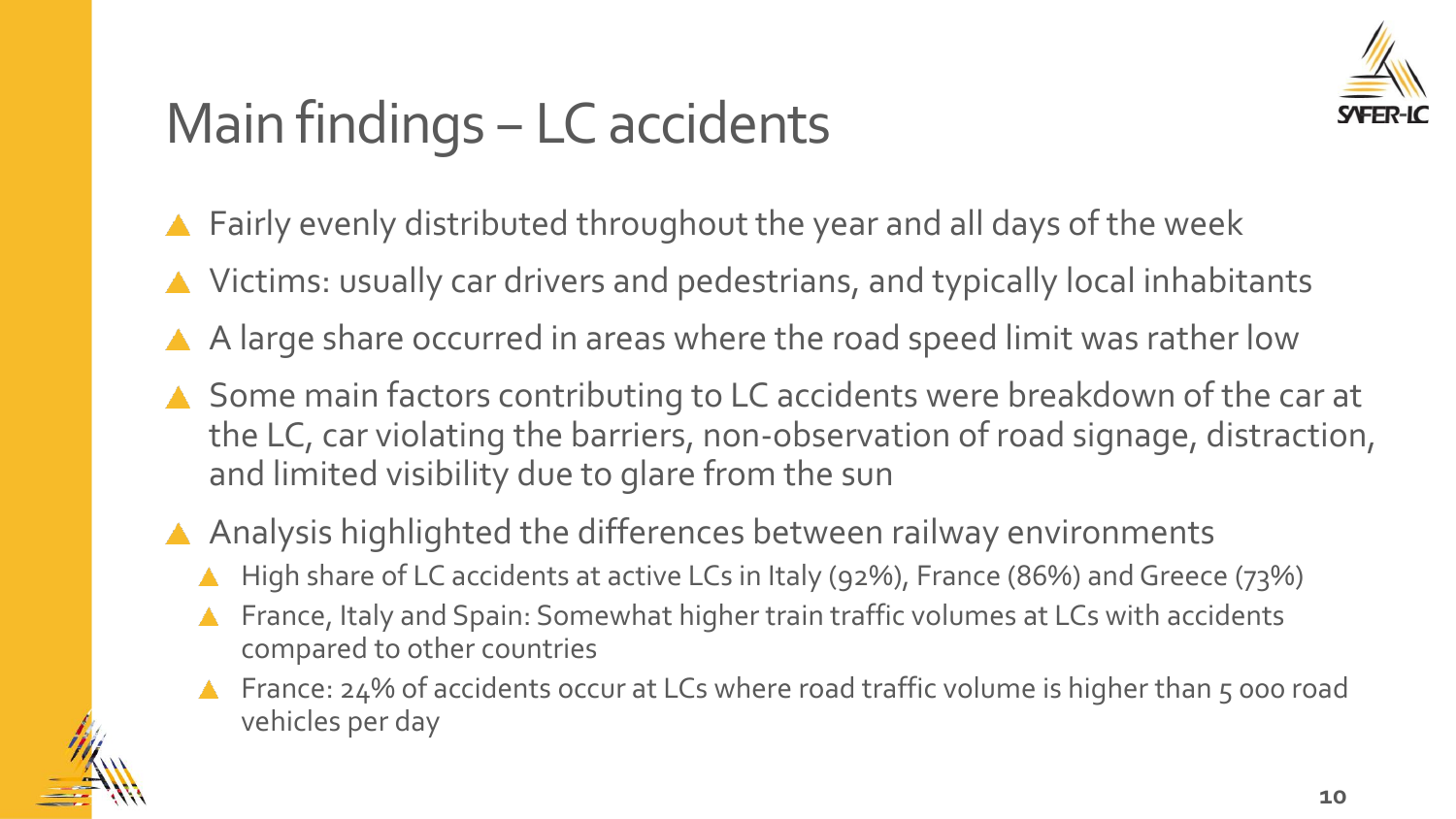

### **Conclusions**

- ▲ The coverage of victim details varied between countries and in several cases they are missing
- ▲ The exploitation of in-depth LC accident data is not possible if the data is not available to the interested organisations
- ▲ The yearly number of fatalities and serious injuries did not perfectly match with the number of cases reported to the ERA database

### Added value:

- $\blacktriangle$  Information on accidents causing light injuries and property damage only
- 
- **A** Information on wide variety of variables

**SAFER-LC workshop, Madrid, 5 February 2020**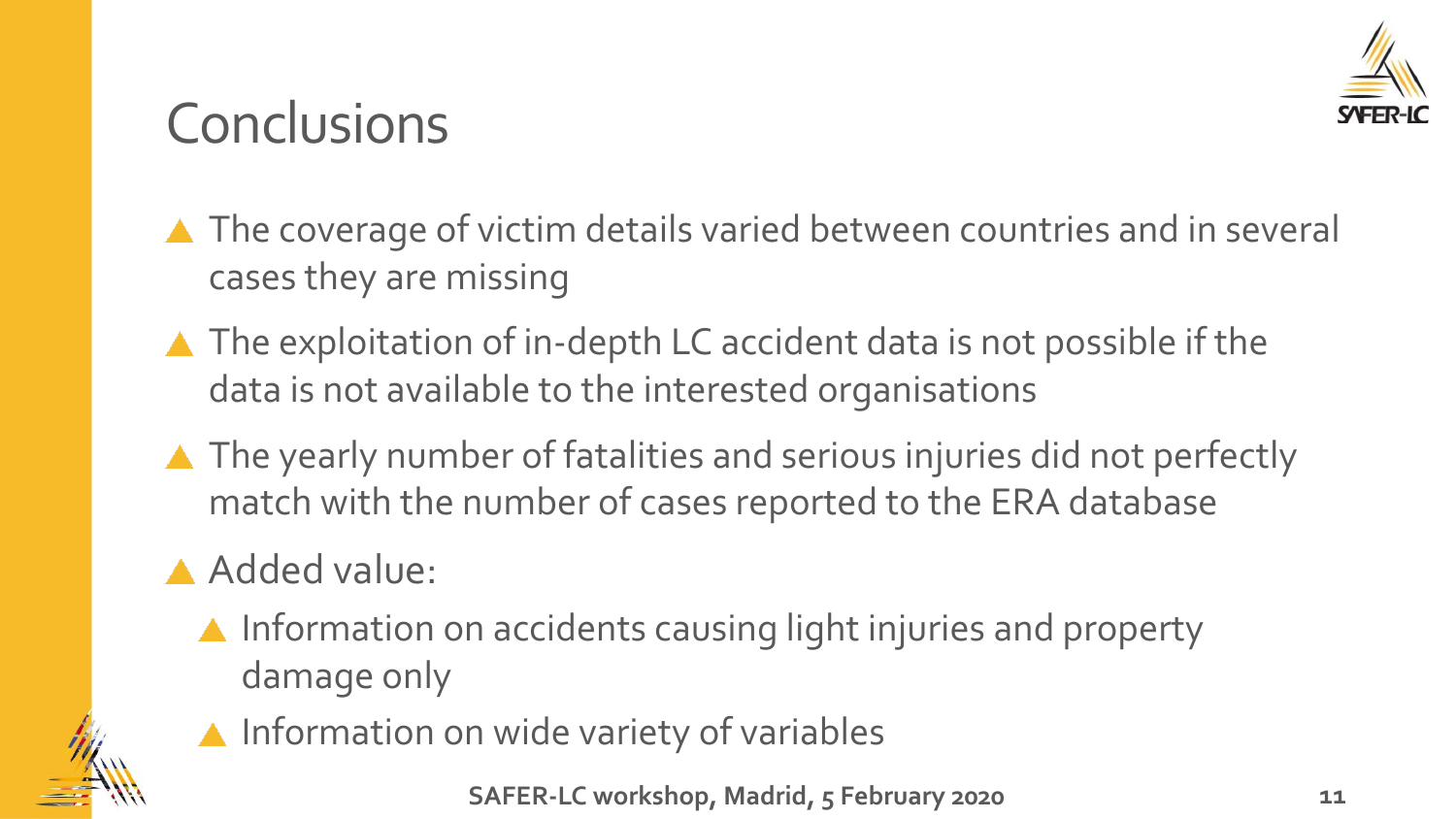

Needs and requirements for safe LC management (Task 1.3)

▲ Objective: To produce a list of needs and requirements which should be satisfied by LCs both during normal operations and degraded modes

#### **A** Method

- ▲ Literature review (findings from earlier tasks and the SafeRail project)
- $\triangle$  In-depth interviews with experts
- ▲ Workshop on end-user requirements. Around 40 questionnaires on risks at level crossing and innovative solutions were collected.

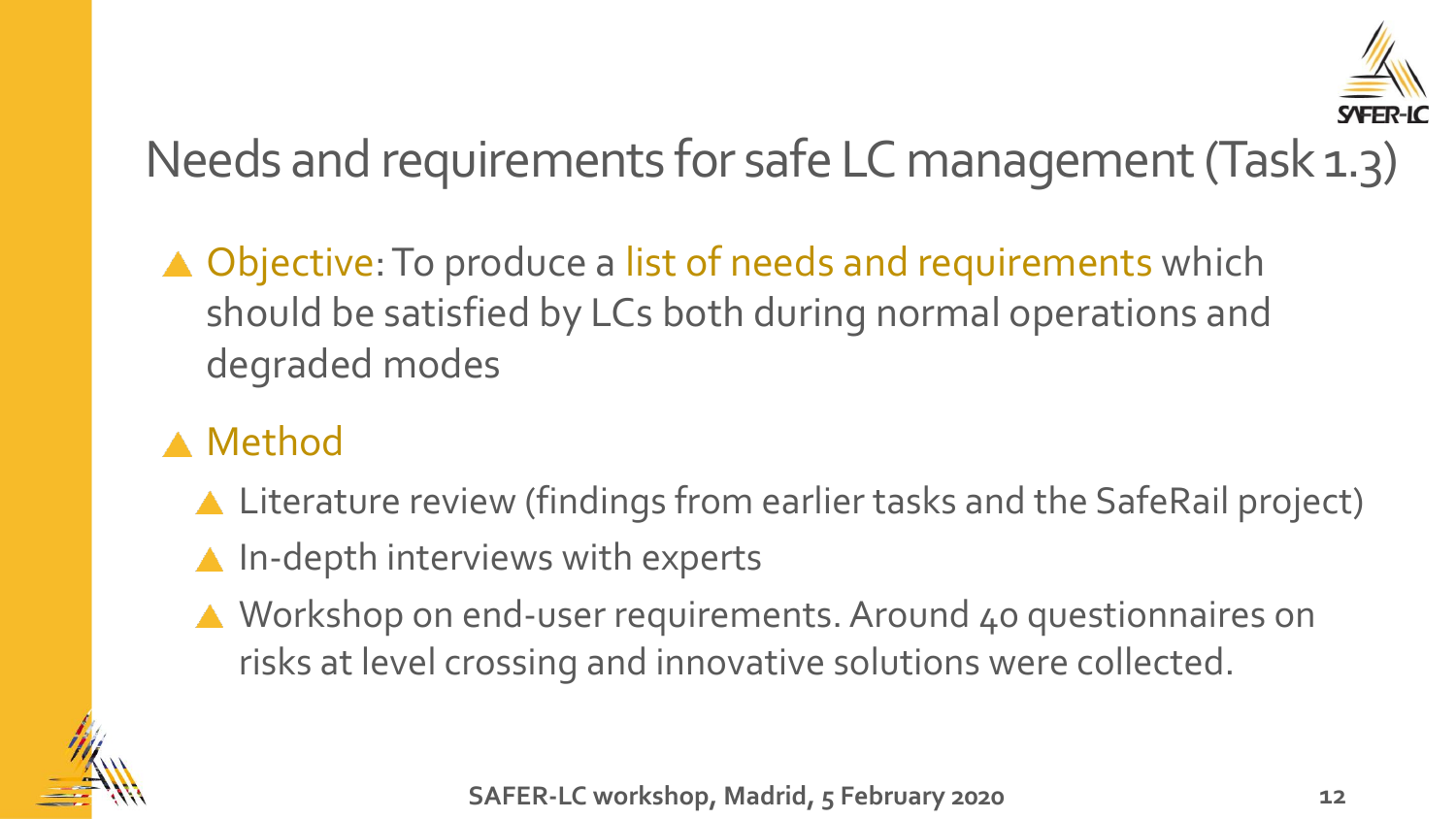

# Main findings

Legal, organizational and technical requirements: International cooperation; Need of a harmonized accident database

#### **A** Identified risks

- ▲ Human factors: distraction, inattentiveness, speeding, rule violation
- ▲ LC: location, profile, visibility
- ▲ Railway operation: vehicle stuck, long closure time, failures
- ▲ Innovative solutions: Inform road users, risk monitoring, object recognition, predictive maintenance

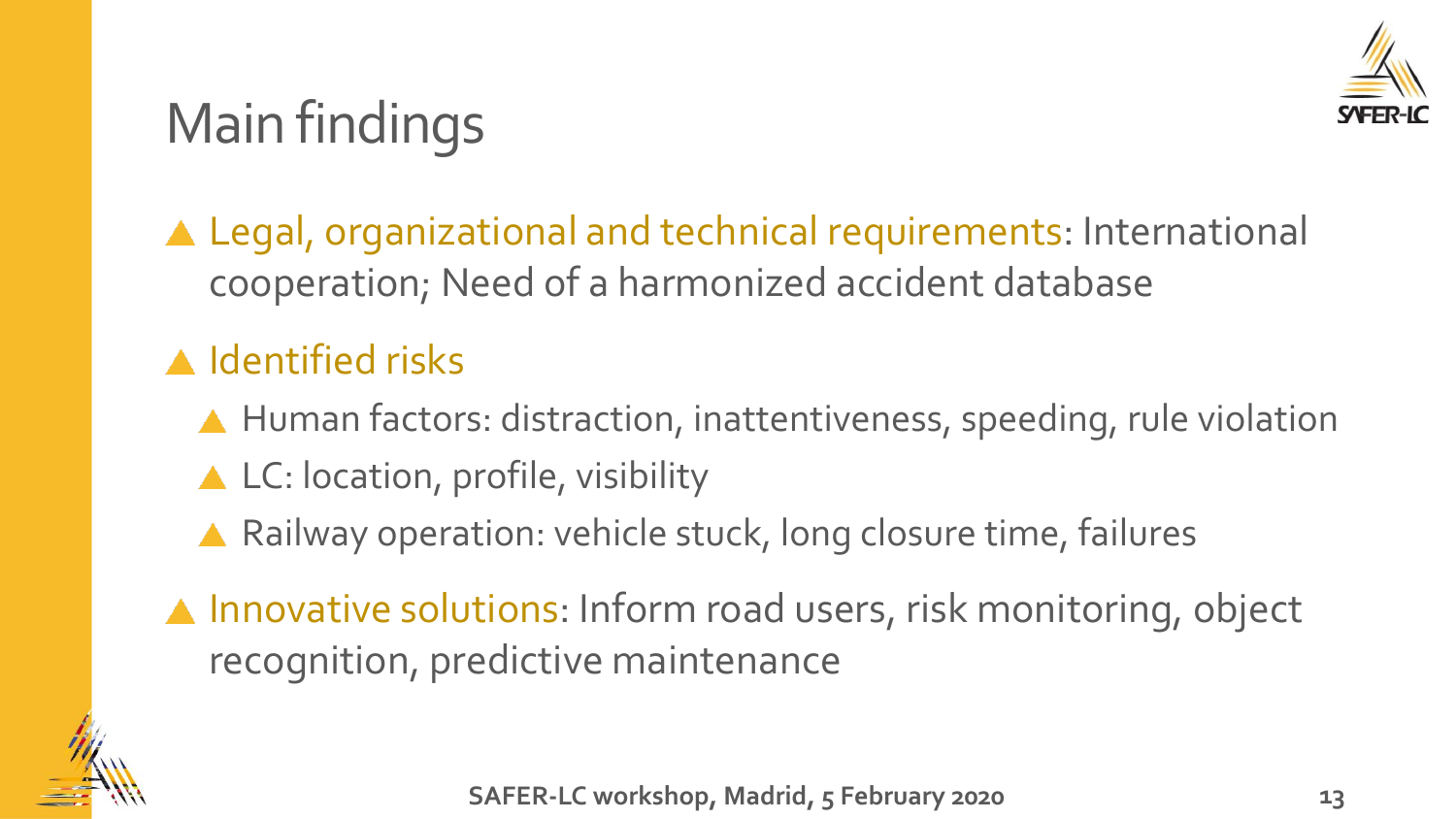

### Proposed scenarios

Risk assessment: Automatic video data analysis; identification of risky behaviours

- ▲ Smart Detection system: Identification of risks at LC; information sharing with relevant parties
- ▲ Surveillance of the road and rail surface: Early detection of failures on the LCs
- ▲ Optimised closure time of the barrier: Based on the location and speed of the train



▲ Communication systems: Information sharing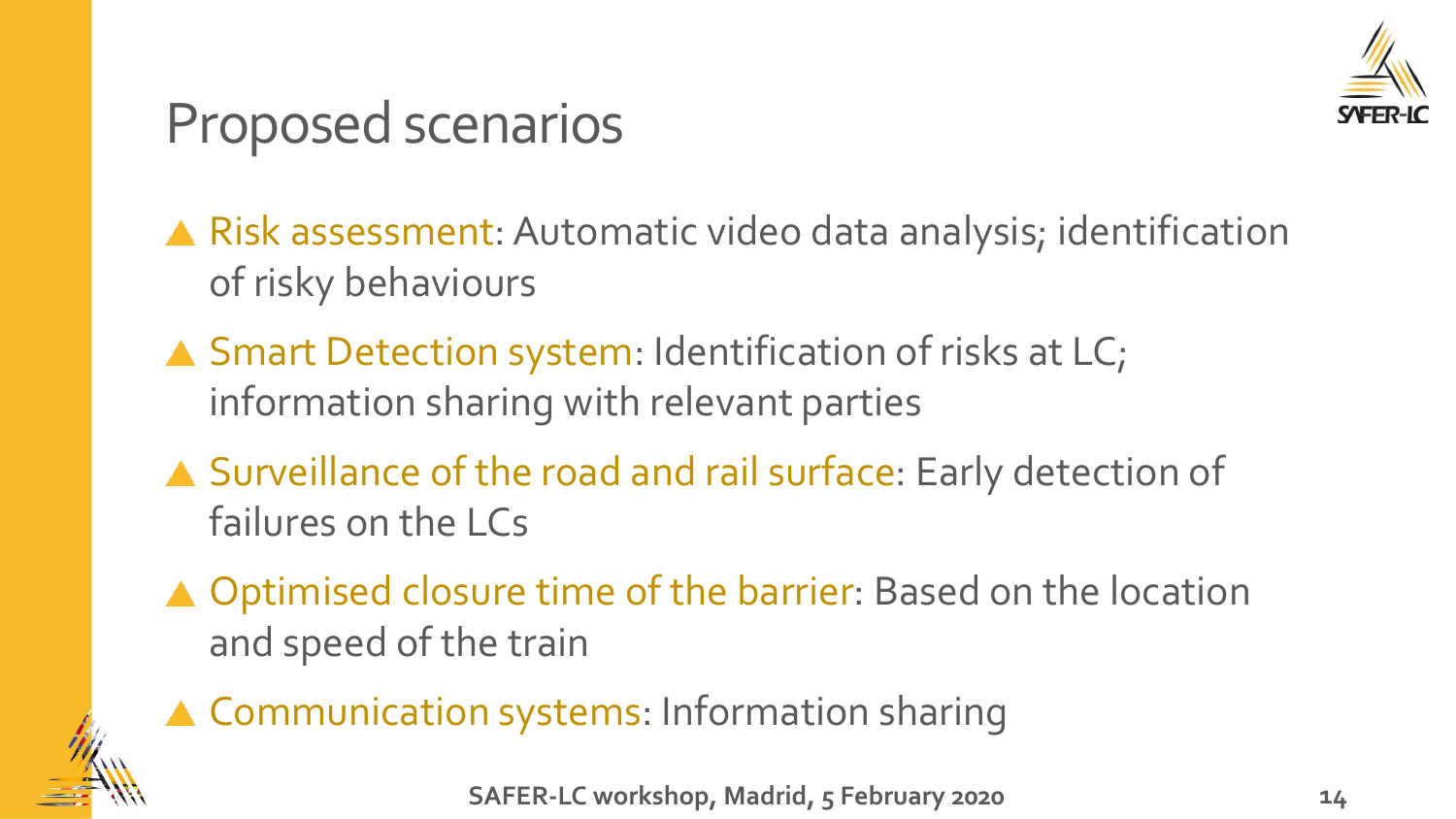

### Main outputs of WP1

▲ Information on LC safety in different countries

- ▲ More insights into LC accidents, and risks at LCs
- ▲ Information on best practices, and (innovative) safety solutions
- ➢ Input for further development of scenarios in WP3
- ➢ Input for the estimation of safety potential of piloted measures in WP4